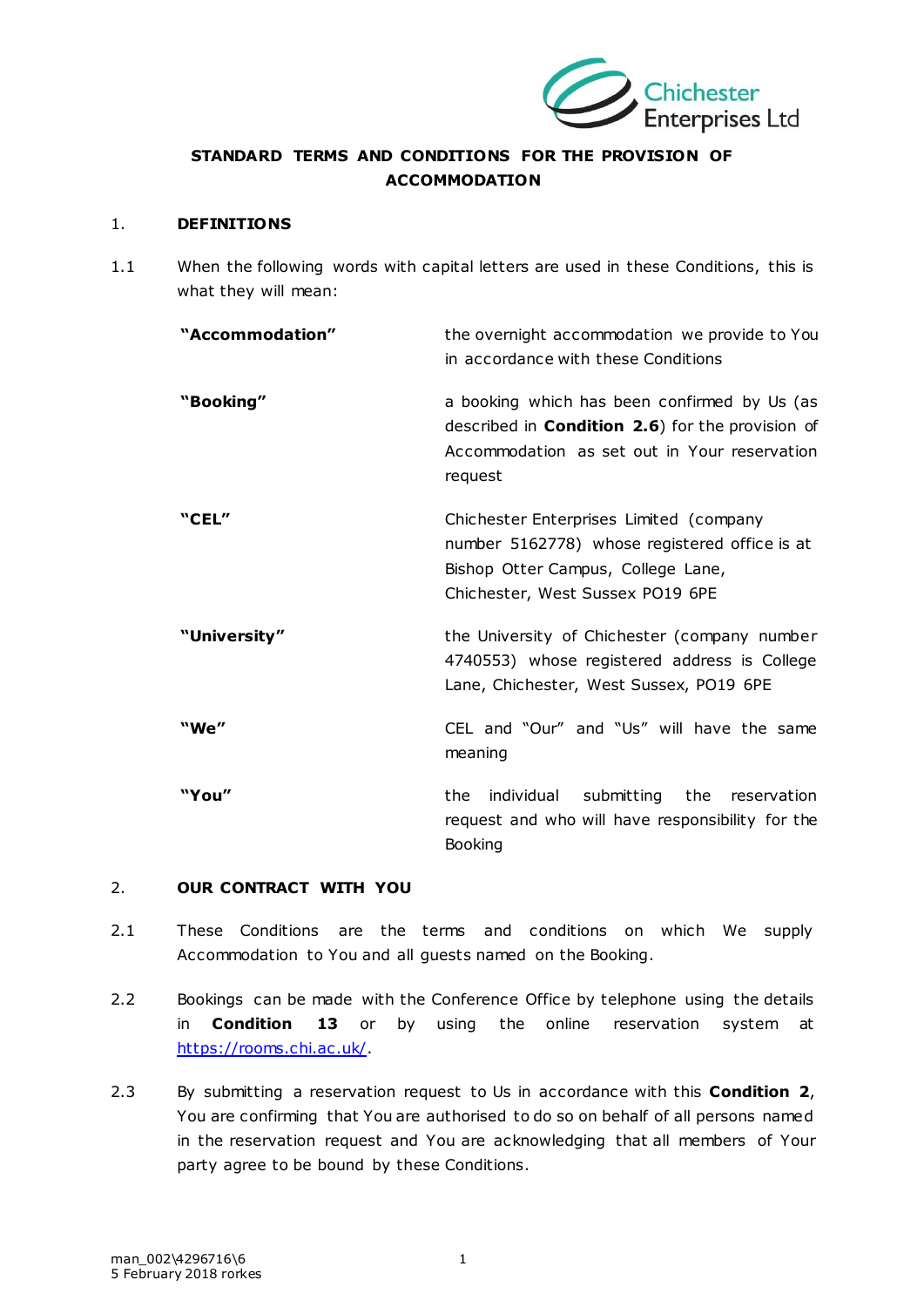

- 2.4 Bookings for groups of 10 or more should be made by contacting Us at our Conference Office using the details in **Condition [13](#page-6-0)**. For group bookings of 10 or more guests, We require You to be resident at the Accommodation for the duration of the Booking.
- 2.5 When You submit Your reservation request to Us, this does not mean We have accepted Your reservation request. Our acceptance of Your reservation request will take place as described in **Condition [2.6](#page-1-0)**.
- <span id="page-1-0"></span>2.6 When Your reservation request has been received and processed by Us, We will:
	- 2.6.1 subject to availability, issue a confirmation of your reservation request which will be sent to You by email using the email address that You have supplied during the reservation process or by post to the address provided during the reservation process where such reservation request was made by telephone; and
	- 2.6.2 deduct the full cost of Your Booking from Your credit or debit card, details of which You have provided at the time of submitting Y our reservation request to Us.

**These Conditions will become binding on You and Us when We send You confirmation of Your Booking as described in this Condition [2.6](#page-1-0) and a contract will come into existence between You and Us**. You should retain a copy of this confirmation for Your reference.

- 2.7 Please ensure that You read these Conditions carefully and check the details of Your Booking as soon as You receive it. If You think there is a mistake or require any changes, please contact Us immediately to discuss. We will confirm any changes in writing to You to avoid any confusion between You and Us.
- 2.8 We will always endeavour to rectify any inaccuracies in Your booking. We cannot accept liability for any inaccuracies that are not brought to Our attention within seven days of Our confirmation of Your Booking, nor can We accept responsibilit y for inaccurate information that You have supplied.
- 2.9 If We are unable to provide You with the Accommodation, We will inform You of this immediately for requests using the online Booking System and within one working day for requests made over the telephone. We will not process Your reservation request.

# 3. **CHANGES TO YOUR BOOKING**

3.1 If You wish to make any changes to Your Booking, please notify us by telephone or in writing by post or by email as soon as possible using the details in **Condition**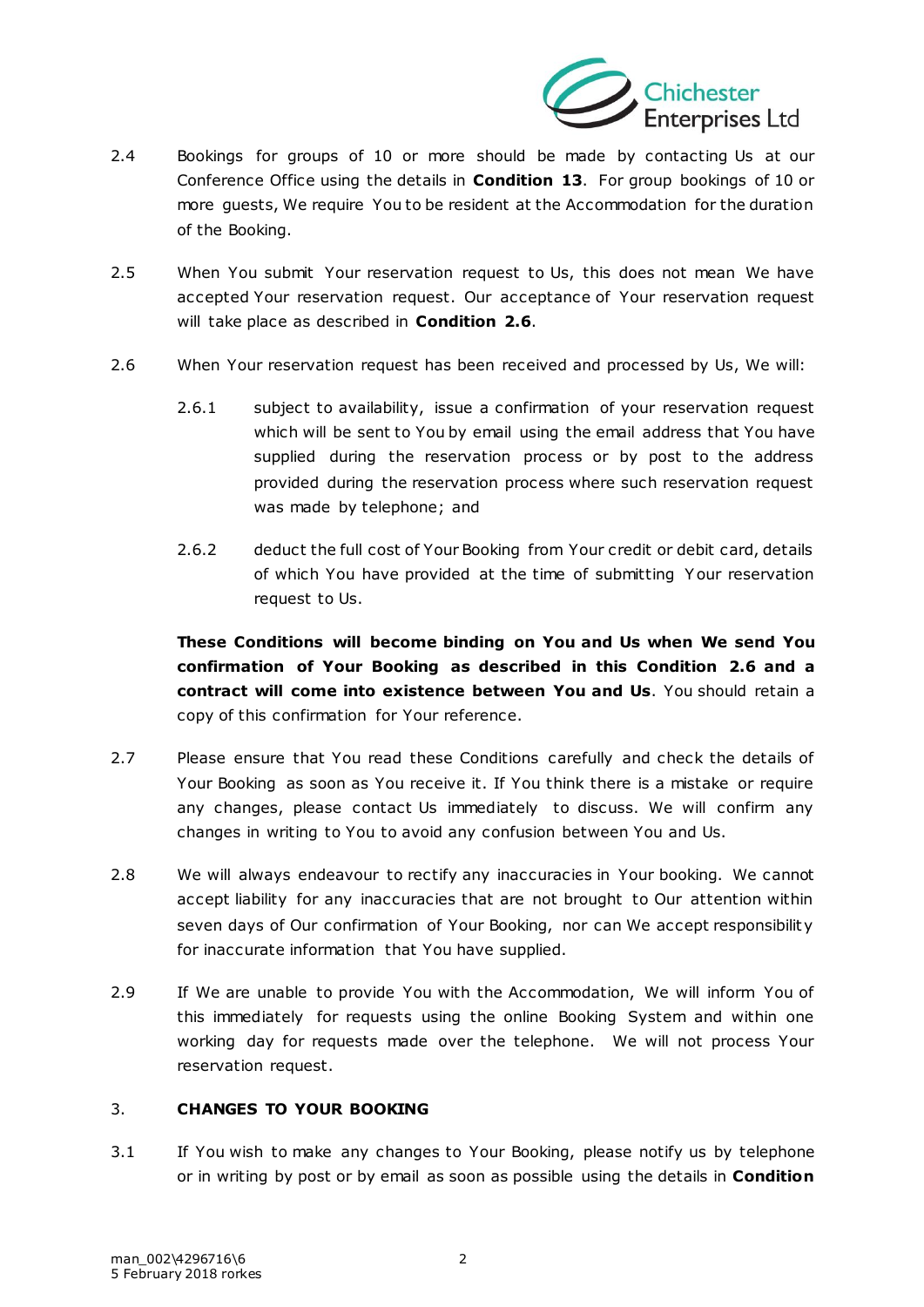

**[13](#page-6-0)**. Any amendments to the dates of Your stay will be subject to availability and to payment of any difference in room rates which are applicable since the date of confirmation of Your Booking.

- 3.2 From time to time prior to Your stay, We might need to make changes to Your Booking that might significantly affect Your stay. If We do, We will notify You of this and agree the changes with You and provide You with alternative accommodation equivalent to that which You have requested. If You are not satisfied with the alternative accommodation, You will be entitled to cancel Your Booking.
- <span id="page-2-0"></span>3.3 If the cost for the alternative accommodation is less than the amount You paid for Your original Booking, We will refund this to You within [5] days of notifying You of the change to Your Booking.

# <span id="page-2-1"></span>4. **CANCELLATION BY YOU**

- 4.1 If You need to cancel Your Booking with Us other than as described in **Condition [3.3](#page-2-0)**, please notify Us in writing or by email to the Conference Office using the details in **Condition [13](#page-6-0)** as soon as possible, quoting Your Booking reference number.
- 4.2 If You cancel Your Booking (other than as described in **Condition [3.3](#page-2-0)**), We may charge You a cancellation fee. Details of these charges are set out below :

| For notices of cancellation received   No cancellation charge will be payable |                                    |
|-------------------------------------------------------------------------------|------------------------------------|
| more than 12 weeks prior to Your   to Us.                                     |                                    |
| arrival                                                                       |                                    |
|                                                                               |                                    |
| For notices of cancellation received                                          | 50% of the total price payable in  |
| between 12 and 4 weeks prior to arrival<br>prior to Your arrival              | relation to Your Booking.          |
| For notices of cancellation received less                                     | 100% of the total price payable in |
| than 4 weeks prior to Your arrival                                            | relation to Your Booking.          |
|                                                                               |                                    |

- 4.3 You may cancel a Booking with immediate effect by giving Us written notice if:
	- 4.3.1 We go into liquidation or a receiver or an administrator is appointed over Our assets; or
	- 4.3.2 We change these Conditions under **Condition [15.1](#page-7-0)** to Your material disadvantage; or
	- 4.3.3 We are affected by an Event Outside Our Control (as referred to in **Condition [12](#page-6-1)**).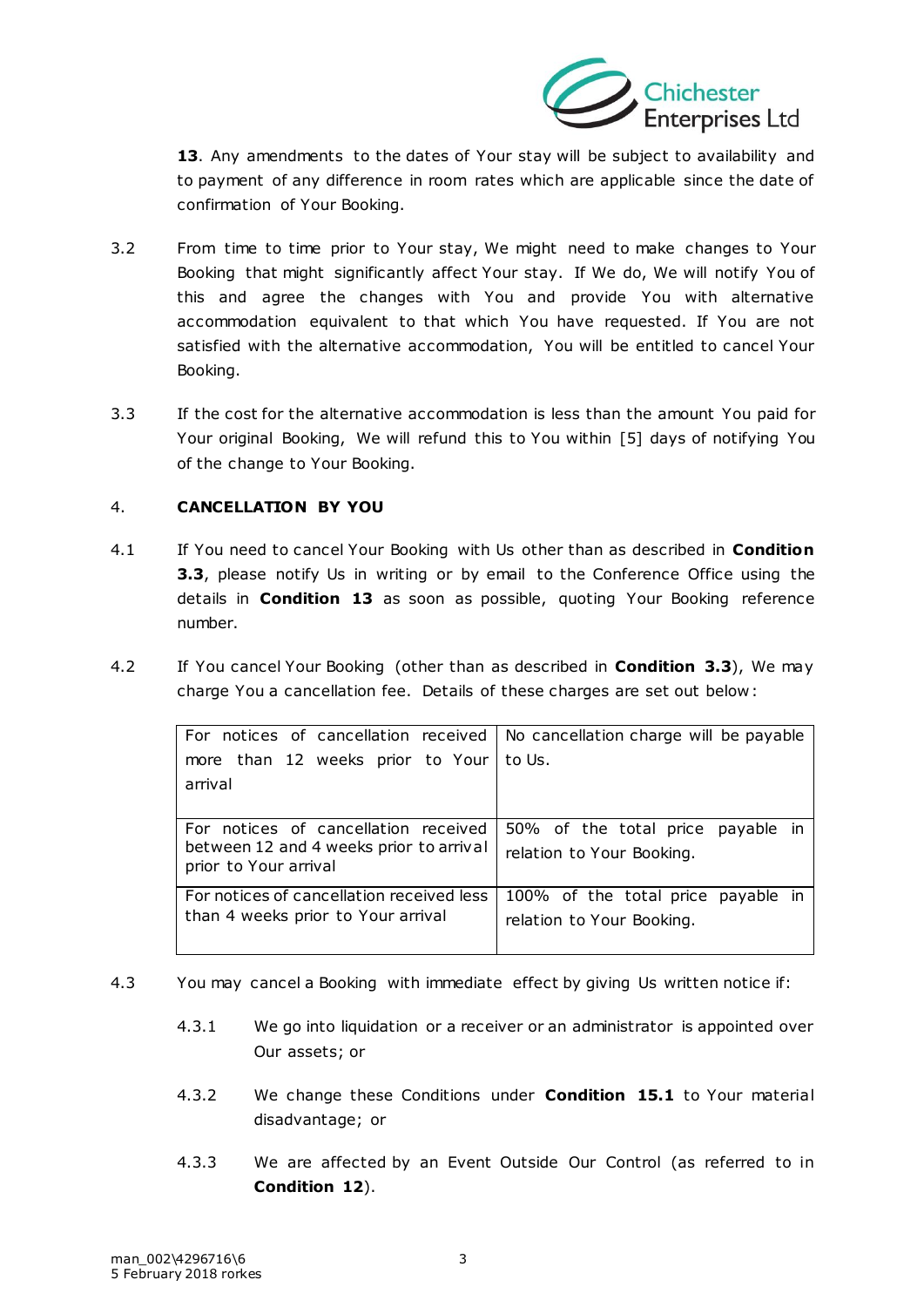

# 5. **OUR RIGHTS TO CANCEL**

- 5.1 We may cancel Your Booking at any time with immediate effect by giving You written notice if:
	- 5.1.1 You do not pay Us when You are supposed to as set out in **Conditio[n 8](#page-4-0)**; or
	- 5.1.1 We consider the behaviour of You or any of Your guests at the Accommodation to be unacceptable or may damage Our reputation; or
	- 5.1.2 We have grounds to believe that any activities of You or Your guests at the Accommodation could be considered to be dangerous, offensive, illegal or immoral;
	- 5.1.3 You or any of Your guests do not comply with Our policies, including Our policies relating to health and safety, smoking, use of any informat ion technology at the Accommodation, which are available at online at [http://www.chi.ac .uk/business-employers/conference-services/bb;](http://www.chi.ac.uk/business-employers/conference-services/bb)
	- 5.1.4 You break the contract in any other material way and You do not correct or fix the situation as soon as reasonably possible following Our request for You to do so; or
	- 5.1.5 We are affected by an Event Outside Our Control (as referred to in **Condition [12](#page-6-1)**).
- 5.2 We cannot be held responsible for any cancellation of Your Booking if You do not comply with these Conditions (including, but not limited to, circumstances where We are unable to obtain the payment we need from Your credit or debit card company in order to process Your reservation request) and We will not be liable for any costs or expenses You might incur as a result of this.

#### 6. **GUESTS**

- 6.1 Any guests under 18 years of age must be accompanied by a responsible adult at all times and must be accommodated with an adult guest named in the same Booking in the same Accommodation. We will not be able to provide any cots, bedding, highchairs or other equipment for infants or children.
- 6.2 Only guests named in Your Booking will be allowed to use, occupy the Accommodation.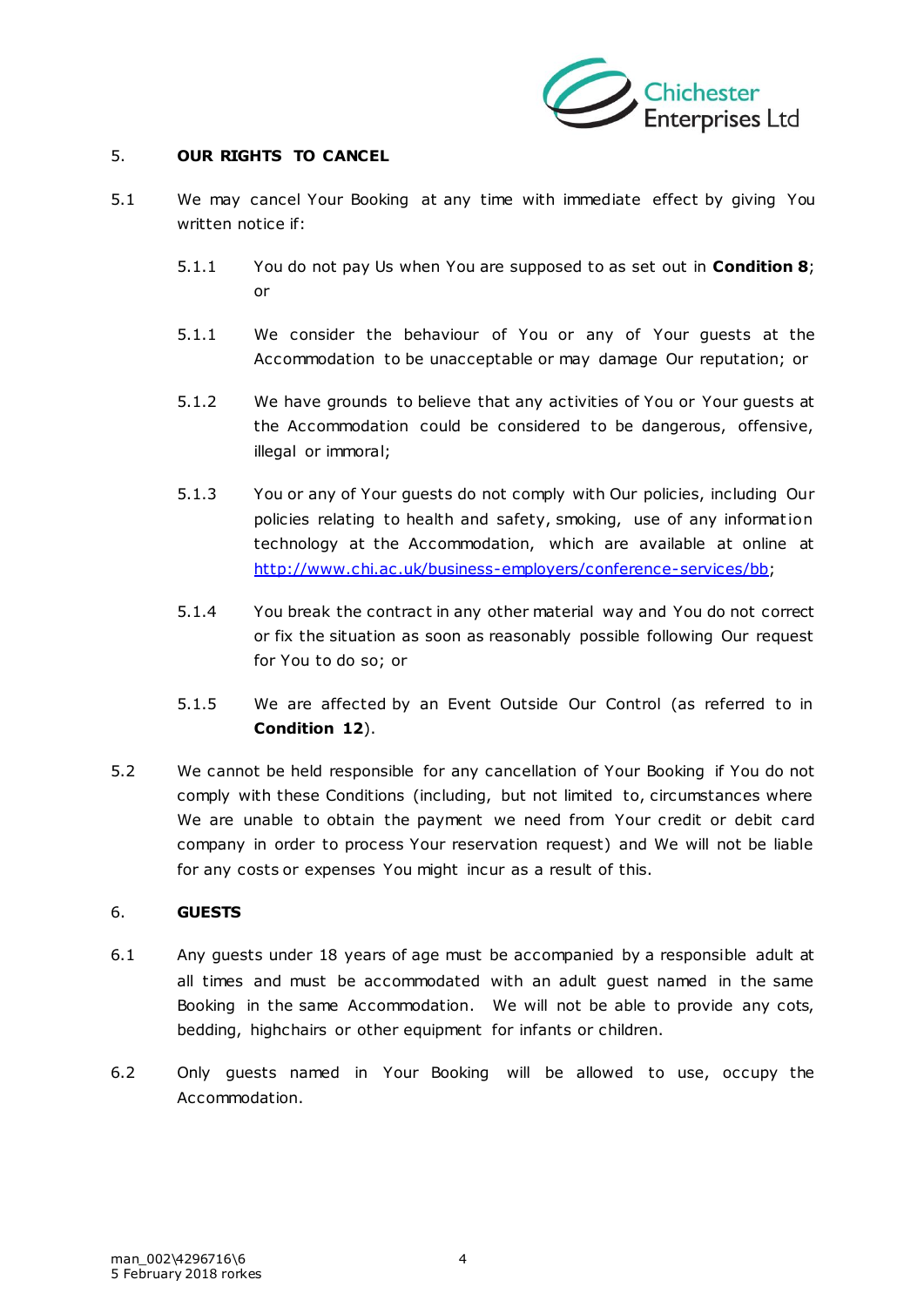

- 6.3 You must ensure that You and Your guests act in a responsible manner with due consideration to other guests at the Accommodation and staff, students or visitors at the Accommodation or the University.
- 6.4 If You or any member of Your party has a medical problem or disability which may affect Your or their stay, please let Us know at the time of submitting Your reservation request or as soon as possible after confirmation of Your Booking so that We can make provision for those particular needs or advise if We are unable to make such provisions. If You have notified Us of the medical condition or disability at the time of submitting your reservation request, You will be entitled to cancel Your Booking free of charge if We are unable to make appropriate provision for Your need.
- 6.5 No animals will be permitted at the Accommodation or in the grounds or common areas of the Accommodation save for trained assistance dogs.

# 7. **ARRIVALS AND DEPARTURES**

- 7.1 Rooms are available from 3pm on date You arrive. Please let Us know if Your arrival time will be later than 9:30pm on the date of arrival.
- 7.2 Rooms must be vacated by 10am on the date of Your departure. If You do not leave Your room by this time We may charge You a late check-out charge which will be the daily room rate for Your room as at the date of check-out.
- 7.3 We may charge You up to £25 per key for any keys that You do not return to Us at check-out.

#### <span id="page-4-0"></span>8. **PAYING FOR YOUR BOOKING**

- 8.1 Accommodation will be paid for upon confirmation of Your Booking as set out in **Condition [2.6](#page-1-0)**. No deduction will be made from Your credit or debit card until We confirm Your Booking. You will not be permitted to check in at the Accommodation unless full payment has been received. Room prices are per room, per night and are inclusive of value added tax. Breakfast is included in the room price.
- 8.2 Unless We confirm otherwise as part of Your Booking, additional items or incidentals such as (but not limited to) internet access are not included in the price of Your stay. If You incur any additional costs during Your stay, You will need to settle these costs prior to Your departure.

#### 9. **HEALTH AND SAFETY**

9.1 You and others named in Your Booking must not use the Accommodation for any activities which are or could be dangerous, offensive, noxious, illegal or immo ral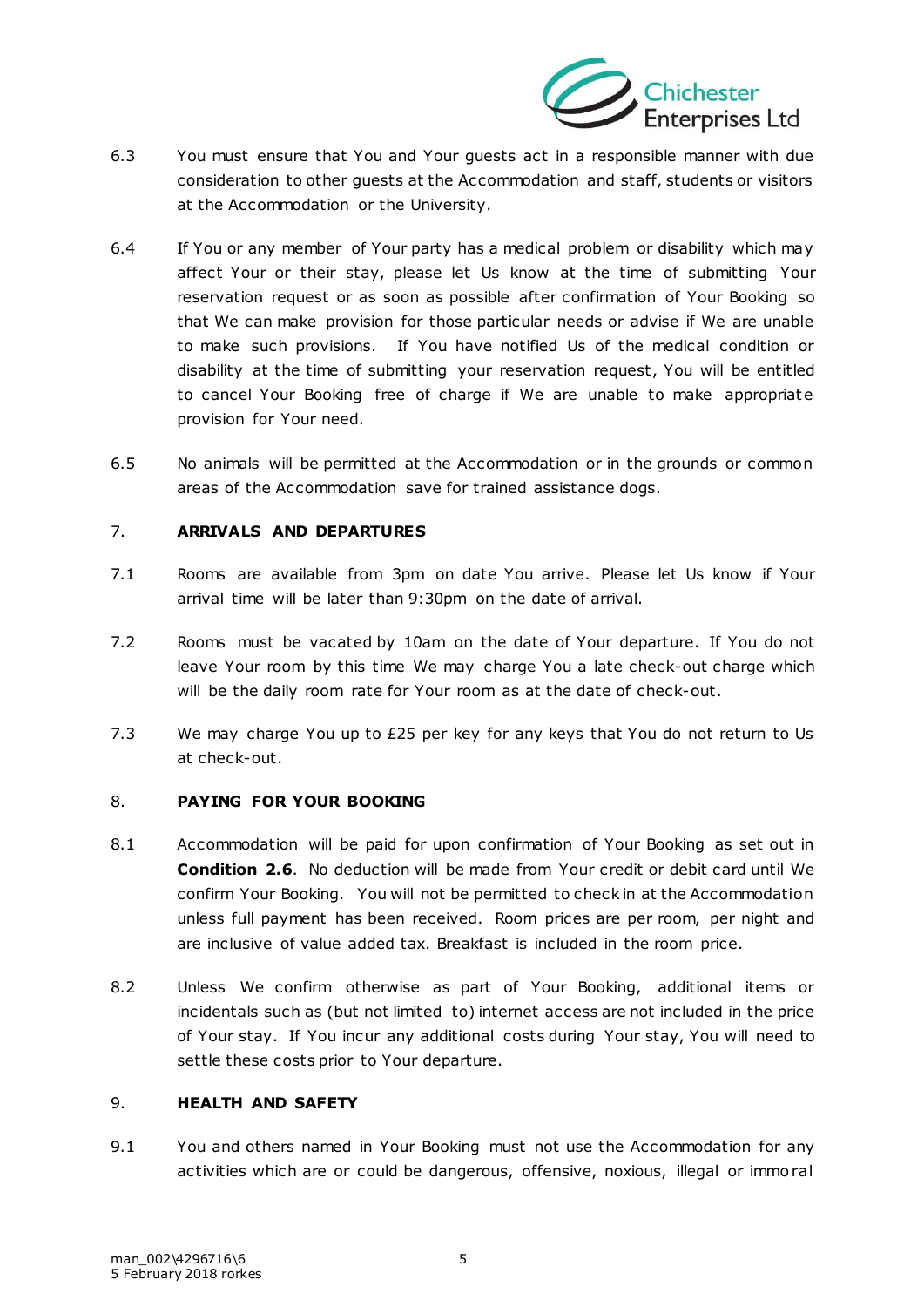

or cause a nuisance to Us or the University, or Our employees, agents, students, visitors or any other person at the University. You will be responsible for any damage caused to the Accommodation or any part of the University.

- 9.2 You and the others named in Your Booking must not bring dangerous, explosive , combustible or illegal substances into the Accommodation or any other part of the University.
- 9.3 You should read and familiarise yourself with all emergency and evacuation procedures which are displayed at the Accommodation. You and the others named in Your Booking must not obstruct any fire exit and You and the others named in Your Booking must not interfere with fire fighting equipment, safety signs or notices.
- 9.4 Any accidents must be reported to the Conference Officer who will make a formal record and assist You where needed.
- 9.5 Smoking is not permitted in the Accommodation or any other part of the University. With the exception of assistance dogs, no animals are allowed.

# 10. **IF THERE IS A PROBLEM WITH THE SERVICES**

- 10.1 In the unlikely event that You have any complaint or concern regarding the Accommodation:
	- 10.1.1 please contact Us and tell Us as soon as reasonably possible;
	- 10.1.2 please give Us a reasonable opportunity to repair or fix any problem.
- 10.2 Our complaints procedure is available on Our website, www.chi.ac.uk, or upon request from the Conference Office.
- 10.3 As a consumer, You have legal rights in relation to services not carried out with reasonable skill and care or as described to You. Advice about Your legal rights is available from Your local Citizens' Advice Bureau or Trading Standards office. Nothing in these Conditions will affect these legal rights.

# 11. **OUR LIABILITY TO YOU**

11.1 If We fail to comply with these Conditions, We are responsible for loss or damage You suffer that is a foreseeable result of Our breach, these Conditions or Our negligence, but We are not responsible for any loss or damage that is not foreseeable. Loss or damage is foreseeable if they are an obvious consequence of Our breach or if they were contemplated by You and Us at the time we entered into the contract with You.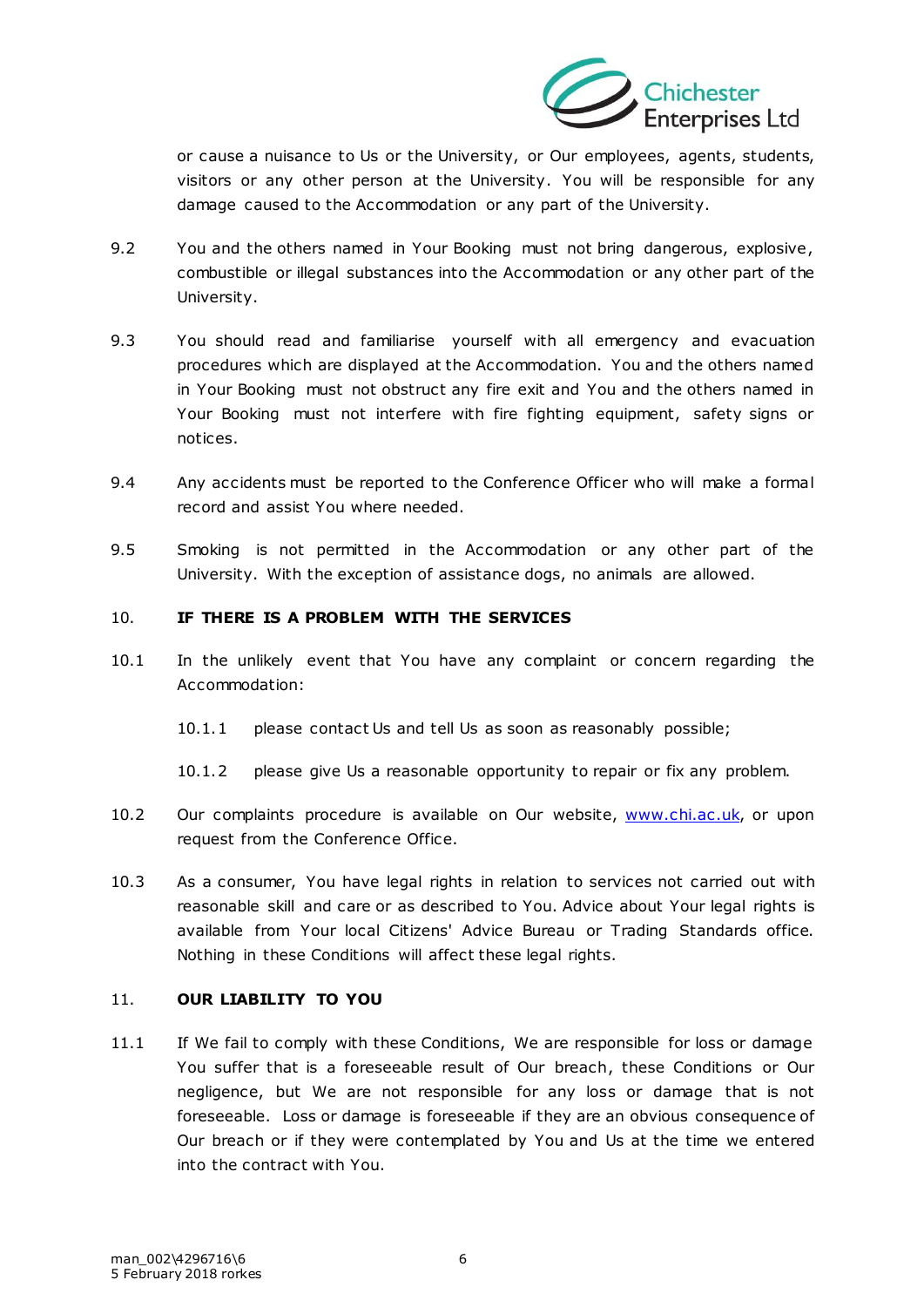

- 11.2 We do not exclude or limit in any way Our liability for:
	- 11.2.1 death or personal injury caused by Our negligence or the negligence of Our employees, agents or subcontractors;
	- 11.2.2 fraud or fraudulent misrepresentation;
	- 11.2.3 any matter which cannot be excluded or limited as a matter of law .

# <span id="page-6-1"></span>12. **EVENTS OUTSIDE OUR CONTROL**

- 12.1 We will not be liable or responsible for any failure to perform, or delay in performance of, any of Our obligations under these Conditions that is caused by an Event Outside Our Control (which is defined in **Condition [12.2](#page-6-2)** below).
- <span id="page-6-2"></span>12.2 An Event Outside Our Control means any act or event beyond Our reasonable control, including without limitation strikes, lock-outs or other industrial action by third parties, civil commotion, riot, invasion, terrorist attack or threat of terrorist attack, war (whether declared or not) or threat or preparation for war, fire, explosion, storm, flood, earthquake, subsidence, epidemic or other natural disaster, or failure of public or private telecommunications networks.
- 12.3 If an Event Outside Our Control takes place that affects the performance of Our obligations under these Conditions:
	- 12.3.1 We will contact You as soon as reasonably possible to notify You; and
	- 12.3.2 We will refund to You any payment You have made to Us in respect of Your Booking.

#### <span id="page-6-0"></span>13. **INFORMATION ABOUT US AND HOW TO CONTACT US**

- 13.1 We are a company registered in England and Wales. Our company registration number is 5162778 and Our registered office is at Bishop Otter Campus, College Lane, Chichester, West Sussex PO19 6PE.
- 13.2 If You have any questions or if You have any complaints, please contact the Conference Office. You can contact Us by telephoning Our Conference Office at 01243 812 120 or by e-mailing Us at bedandbreakfast@chi.ac.uk.
- 13.3 If You wish to contact Us in writing, or if any provision in these Conditions requires You to give Us notice in writing (for example, to cancel the contract), You can send this to Us by e-mail, by hand, or by pre-paid post to the Conference Office, Chichester Enterprises Limited at the University of Chichester, Upper Bognor Road, Bognor Regis, West Sussex, PO21 1HR or bedandbreakfast@chi.ac.uk. We will confirm receipt of this by contacting You in writing. If We have to contact You or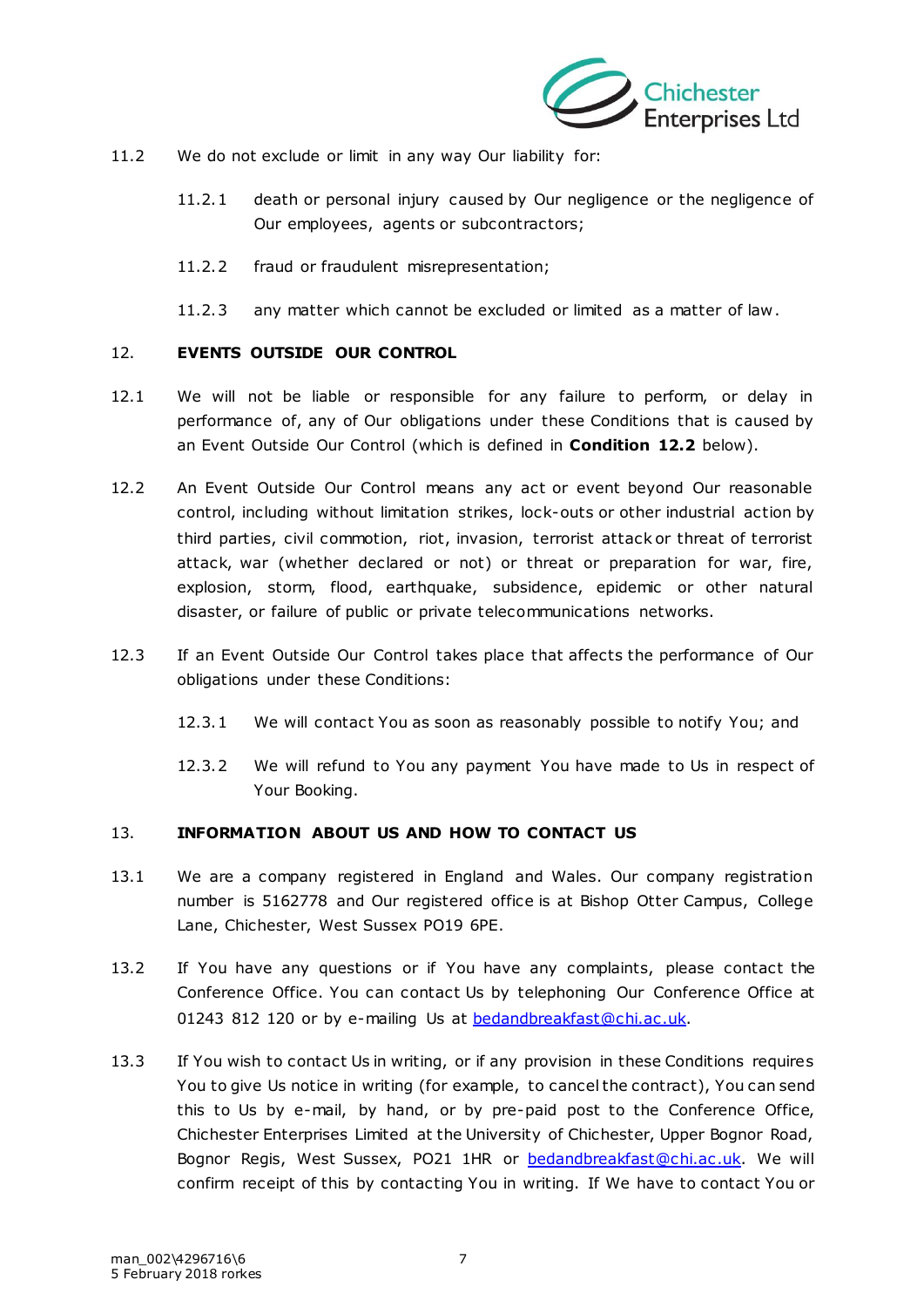

give You notice in writing, We will do so by e-mail, by hand, or by pre-paid post to the address You provide to Us in the Booking.

#### 14. **DATA PROTECTION**

- 14.1 We will collect various personal data about You in the course of carrying out Our business and/or fulfilling its obligations to You under these Conditions.
- 14.2 Personal data is information which relates to You and which can identify You as a living individual, on its own or when combined with other information We hold. Common examples of personal data which may be collected about You and used by Us in Our day to day business activities include: full name; address; contact telephone number(s), email addresses; and/or Your communications with Us.
- 14.3 We collect personal data from You and all guests named on the Booking to establish and manage the services We provide to You. We may collect Your personal data through details which You submit via the internet, in person, over the telephone, or email as You use Our services.
- 14.4 We may process Your personal data for the following reasons:
	- 14.4.1 administering Your request for and providing You with the Accommodation;
	- 14.4.2 processing Your payment for the Accommodation; and/or
	- 14.4.3 compliance with legal, regulatory and other good governance obligations.
- 14.5 By using Our services in accordance with these Conditions, You will have the option to opt into Us providing You with information, by hardcopy mail, email or electronic means, about new products, promotions, special offers and other information which may be of interest to You. If You prefer not to receive such details at any point after accepting, please inform Us by contacting Us using the details in **Condition [13](#page-6-0)**.

#### 15. **CHANGES TO THESE CONDITIONS**

- <span id="page-7-0"></span>15.1 We may revise these Conditions from time to time in the following circumstances:
	- 15.1.1 changes in how We accept payment from You; and
	- 15.1.2 changes in relevant laws and regulatory requirements; and